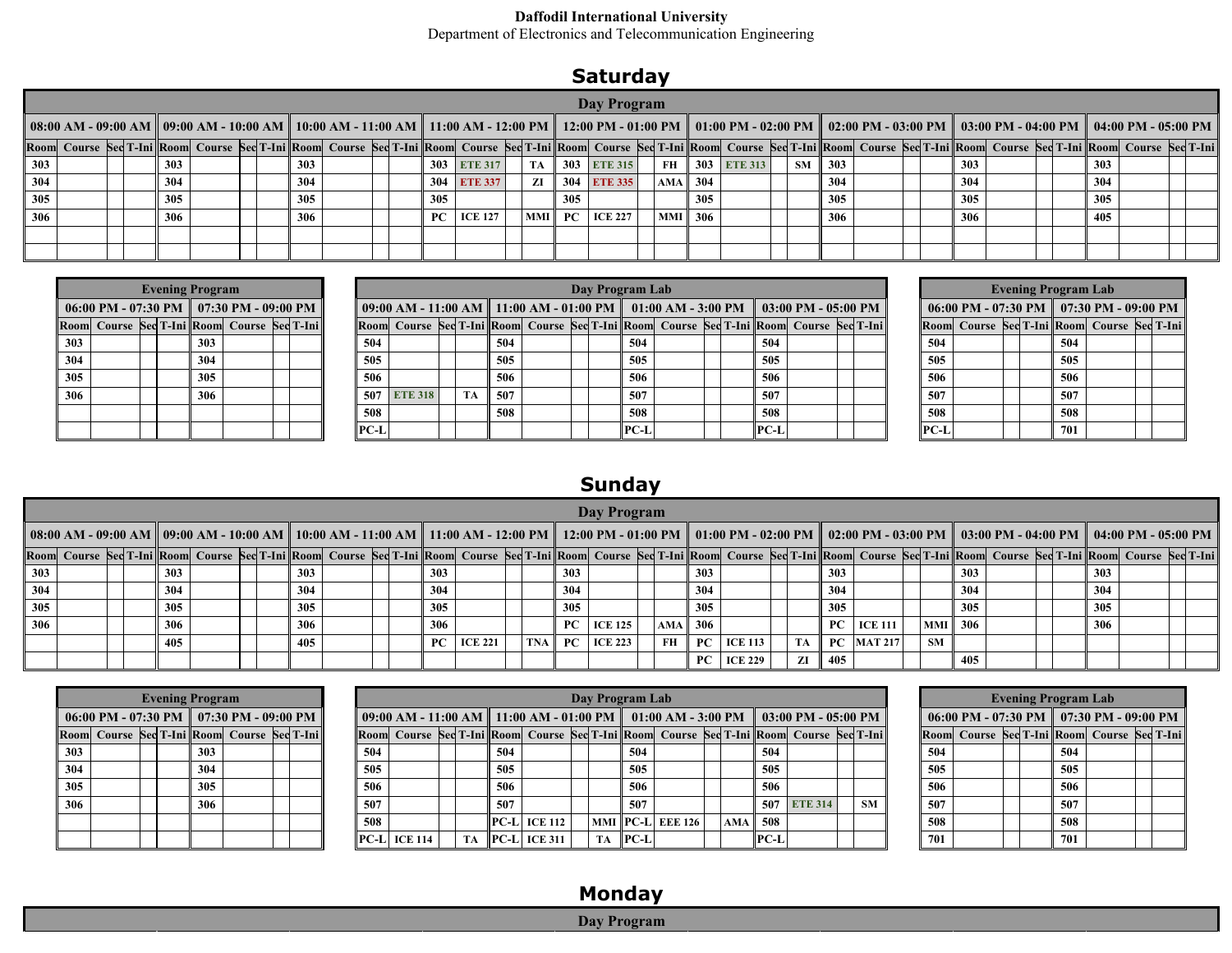#### **Daffodil International University**

Department of Electronics and Telecommunication Engineering

|     |  |     |  |     |             | 08:00 AM - 09:00 AM   09:00 AM - 10:00 AM   10:00 AM - 11:00 AM - 11:00 AM - 12:00 PM   12:00 PM - 01:00 PM   01:00 PM - 02:00 PM   02:00 PM - 03:00 PM   03:00 PM - 04:00 PM   04:00 PM - 04:00 PM - 05:00 PM<br>Room Course Sed T-Ini Room Course Sed T-Ini Room Course Sed T-Ini Room Course Sed T-Ini Room Course Sed T-Ini Room Course Sed T-Ini Room Course Sed T-Ini Room Course Sed T-Ini Room Course Sed T-Ini Room Course Sed T-Ini Ro |  |            |                     |  |    |     |                               |      |        |              |                     |     |                |            |     |  |     |  |
|-----|--|-----|--|-----|-------------|--------------------------------------------------------------------------------------------------------------------------------------------------------------------------------------------------------------------------------------------------------------------------------------------------------------------------------------------------------------------------------------------------------------------------------------------------|--|------------|---------------------|--|----|-----|-------------------------------|------|--------|--------------|---------------------|-----|----------------|------------|-----|--|-----|--|
|     |  |     |  |     |             |                                                                                                                                                                                                                                                                                                                                                                                                                                                  |  |            |                     |  |    |     |                               |      |        |              |                     |     |                |            |     |  |     |  |
| 303 |  | 303 |  | 303 |             |                                                                                                                                                                                                                                                                                                                                                                                                                                                  |  | <b>303</b> |                     |  |    |     | 303 ETE 331                   |      | FH 303 |              |                     | 303 |                |            | 303 |  | 303 |  |
| 304 |  | 304 |  |     | 304 ETE 335 |                                                                                                                                                                                                                                                                                                                                                                                                                                                  |  |            | $ AMA $ 304 ETE 337 |  | ZI | 304 |                               | ZI   | 304    |              | AMA $\parallel$ 304 |     |                |            | 304 |  | 304 |  |
| 305 |  | 305 |  | 305 |             |                                                                                                                                                                                                                                                                                                                                                                                                                                                  |  |            | $PC$   ICE 221      |  |    |     | $\ $ TNA $\ $ PC $\ $ ICE 227 |      |        |              |                     | 305 |                |            | 305 |  | 305 |  |
| 306 |  | 306 |  | 306 |             |                                                                                                                                                                                                                                                                                                                                                                                                                                                  |  | 306        |                     |  |    | 306 |                               |      | 306    |              |                     | PC. | <b>ICE 215</b> | MMI    306 |     |  | 306 |  |
| 405 |  |     |  | PC. |             |                                                                                                                                                                                                                                                                                                                                                                                                                                                  |  |            | $PC$   ICE 213      |  |    |     | $ AMA $ PC $ ICE 211 $        | TA 1 |        | $PC$ MAT 217 | SM                  | 703 |                |            | 701 |  | 701 |  |
|     |  |     |  |     |             |                                                                                                                                                                                                                                                                                                                                                                                                                                                  |  |            |                     |  |    |     |                               |      |        |              |                     | 405 |                |            |     |  |     |  |

|     | <b>Evening Program</b>                                          |  |  |     |                                             |  |  |  |     |  |     |  | Day Program Lab |     |                                                                |  |     |                                                                                         |     | <b>Evening Program Lab</b>                          |     |  |  |
|-----|-----------------------------------------------------------------|--|--|-----|---------------------------------------------|--|--|--|-----|--|-----|--|-----------------|-----|----------------------------------------------------------------|--|-----|-----------------------------------------------------------------------------------------|-----|-----------------------------------------------------|-----|--|--|
|     | 06:00 PM - 07:30 PM $\parallel$ 07:30 PM - 09:00 PM $\parallel$ |  |  |     |                                             |  |  |  |     |  |     |  |                 |     | 09:00 AM - 11:00 AM   11:00 AM - 01:00 PM   01:00 AM - 3:00 PM |  |     | $\parallel$ 03:00 PM - 05:00 PM $\parallel$                                             |     | 06:00 PM - 07:30 PM $\parallel$ 07:30 PM - 09:00 PM |     |  |  |
|     |                                                                 |  |  |     | Room Course Sec T-Ini Room Course Sec T-Ini |  |  |  |     |  |     |  |                 |     |                                                                |  |     | Room Course Sed T-Ini Room Course Sed T-Ini Room Course Sed T-Ini Room Course Sed T-Ini |     | Room Course Sec T-Ini Room Course Sec T-Ini         |     |  |  |
| 303 |                                                                 |  |  | 303 |                                             |  |  |  | 504 |  | 504 |  |                 | 504 |                                                                |  | 504 |                                                                                         | 504 |                                                     | 504 |  |  |
| 304 |                                                                 |  |  | 304 |                                             |  |  |  | 505 |  | 505 |  |                 | 505 |                                                                |  | 505 |                                                                                         | 505 |                                                     | 505 |  |  |
| 305 |                                                                 |  |  | 305 |                                             |  |  |  | 506 |  | 506 |  |                 | 506 |                                                                |  | 506 |                                                                                         | 506 |                                                     | 506 |  |  |
| 306 |                                                                 |  |  | 306 |                                             |  |  |  | 507 |  | 507 |  |                 | 507 |                                                                |  | 507 |                                                                                         | 507 |                                                     | 507 |  |  |
|     |                                                                 |  |  |     |                                             |  |  |  | 508 |  | 508 |  |                 | 508 |                                                                |  | 508 |                                                                                         | 508 |                                                     | 508 |  |  |
|     |                                                                 |  |  |     |                                             |  |  |  |     |  |     |  |                 |     |                                                                |  | 701 |                                                                                         | 701 |                                                     | 701 |  |  |

# **Tuesday**

|     |  |     |  |     |  |            |                            |            |     | Day Program           |           |     |                                  |           |                 |                                                                 |     |     |  |     |                                                                                                                                                                                                                                |  |
|-----|--|-----|--|-----|--|------------|----------------------------|------------|-----|-----------------------|-----------|-----|----------------------------------|-----------|-----------------|-----------------------------------------------------------------|-----|-----|--|-----|--------------------------------------------------------------------------------------------------------------------------------------------------------------------------------------------------------------------------------|--|
|     |  |     |  |     |  |            |                            |            |     |                       |           |     |                                  |           |                 |                                                                 |     |     |  |     | 08:00 AM - 09:00 AM   09:00 AM - 10:00 AM   10:00 AM - 11:00 AM - 11:00 AM - 12:00 PM   12:00 PM - 01:00 PM   01:00 PM - 02:00 PM   02:00 PM - 03:00 PM   03:00 PM - 04:00 PM   04:00 PM - 04:00 PM   04:00 PM - 05:00 PM      |  |
|     |  |     |  |     |  |            |                            |            |     |                       |           |     |                                  |           |                 |                                                                 |     |     |  |     | Room Course Sed T-Ini Room Course Sed T-Ini Room Course Sed T-Ini Room Course Sed T-Ini Room Course Sed T-Ini Room Course Sed T-Ini Room Course Sed T-Ini Room Course Sed T-Ini Room Course Sed T-Ini Room Course Sed T-Ini Ro |  |
| 303 |  | 303 |  | 303 |  |            | 303 ETE 317                | TA         |     | 303 ETE 315           | FH        |     | $ 303 $ ETE 313                  | <b>SM</b> | $\parallel$ 303 |                                                                 |     | 303 |  | 303 |                                                                                                                                                                                                                                |  |
| 304 |  | 304 |  | 304 |  | AMA    304 |                            | ZI         | 304 |                       | <b>TA</b> | 304 |                                  |           | 304             |                                                                 |     | 304 |  | 304 |                                                                                                                                                                                                                                |  |
| 305 |  | 305 |  | 305 |  | 305        |                            |            | 305 |                       |           | 305 |                                  |           | 305             |                                                                 |     | 305 |  | 305 |                                                                                                                                                                                                                                |  |
| 306 |  | 306 |  | 306 |  |            | PC $\vert$ ICE 125 $\vert$ |            |     | $ AMA $ PC $ ICE 127$ |           |     | $\text{MMI}$ PC $\text{ICE }213$ |           |                 | $\mathbf{AMA} \parallel \mathbf{PC} \parallel \mathbf{ICE}$ 215 | MMI | 306 |  | 306 |                                                                                                                                                                                                                                |  |
|     |  |     |  |     |  |            | $PC$   ICE 111             | MMI    701 |     |                       |           | 701 |                                  |           | 703             |                                                                 |     | 405 |  |     |                                                                                                                                                                                                                                |  |
|     |  |     |  |     |  |            |                            |            |     |                       |           |     |                                  |           |                 |                                                                 |     |     |  |     |                                                                                                                                                                                                                                |  |

|     | <b>Evening Program</b>                              |  |  |     |  |  |  |     |  |     |  | Day Program Lab |     |                                                                |  |     |                                                                                         |     |  | <b>Evening Program Lab</b> |                                                     |  |
|-----|-----------------------------------------------------|--|--|-----|--|--|--|-----|--|-----|--|-----------------|-----|----------------------------------------------------------------|--|-----|-----------------------------------------------------------------------------------------|-----|--|----------------------------|-----------------------------------------------------|--|
|     | 06:00 PM - 07:30 PM $\parallel$ 07:30 PM - 09:00 PM |  |  |     |  |  |  |     |  |     |  |                 |     | 09:00 AM - 11:00 AM   11:00 AM - 01:00 PM   01:00 AM - 3:00 PM |  |     | $\parallel$ 03:00 PM - 05:00 PM $\parallel$                                             |     |  |                            | 06:00 PM - 07:30 PM $\parallel$ 07:30 PM - 09:00 PM |  |
|     | Room Course Sec T-Ini Room Course Sec T-Ini         |  |  |     |  |  |  |     |  |     |  |                 |     |                                                                |  |     | Room Course Sed T-Ini Room Course Sed T-Ini Room Course Sed T-Ini Room Course Sed T-Ini |     |  |                            | Room Course Sec T-Ini Room Course Sec T-Ini         |  |
| 303 |                                                     |  |  | 303 |  |  |  | 504 |  | 504 |  |                 | 504 |                                                                |  | 504 |                                                                                         | 504 |  | 504                        |                                                     |  |
| 304 |                                                     |  |  | 304 |  |  |  | 505 |  | 505 |  |                 | 505 |                                                                |  | 505 |                                                                                         | 505 |  | 505                        |                                                     |  |
| 305 |                                                     |  |  | 305 |  |  |  | 506 |  | 506 |  |                 | 506 |                                                                |  | 506 |                                                                                         | 506 |  | 506                        |                                                     |  |
| 306 |                                                     |  |  | 306 |  |  |  | 507 |  | 507 |  |                 | 507 |                                                                |  | 507 |                                                                                         | 507 |  | 507                        |                                                     |  |
|     |                                                     |  |  |     |  |  |  | 508 |  | 508 |  |                 | 508 |                                                                |  | 508 |                                                                                         | 508 |  | 508                        |                                                     |  |
|     |                                                     |  |  |     |  |  |  |     |  |     |  |                 | 701 |                                                                |  | 701 |                                                                                         | 701 |  | 701                        |                                                     |  |

## **Wednesday**

|     |  |     |  |     |                                                                                                                                                                                                                                |     |  |     | Day Program    |    |     |  |     |  |     |  |     |  |
|-----|--|-----|--|-----|--------------------------------------------------------------------------------------------------------------------------------------------------------------------------------------------------------------------------------|-----|--|-----|----------------|----|-----|--|-----|--|-----|--|-----|--|
|     |  |     |  |     | 08:00 AM - 09:00 AM    09:00 AM - 10:00 AM    10:00 AM - 11:00 AM    11:00 AM - 12:00 PM    12:00 PM - 01:00 PM    01:00 PM - 02:00 PM    03:00 PM - 03:00 PM - 04:00 PM    04:00 PM - 05:00 PM - 04:00 PM - 05:00 PM - 05:0   |     |  |     |                |    |     |  |     |  |     |  |     |  |
|     |  |     |  |     | Room  Course Sed T-Ini Room  Course Sed T-Ini Room  Course Sed T-Ini Room  Course Sed T-Ini Room  Course Sed T-Ini Room  Course Sed T-Ini Room  Course Sed T-Ini Room  Course Sed T-Ini Room  Course Sed T-Ini Room  Course Se |     |  |     |                |    |     |  |     |  |     |  |     |  |
| 303 |  | 303 |  | 303 |                                                                                                                                                                                                                                | 303 |  | PC. | <b>ICE 223</b> | FH | 303 |  | 303 |  | 303 |  | 303 |  |